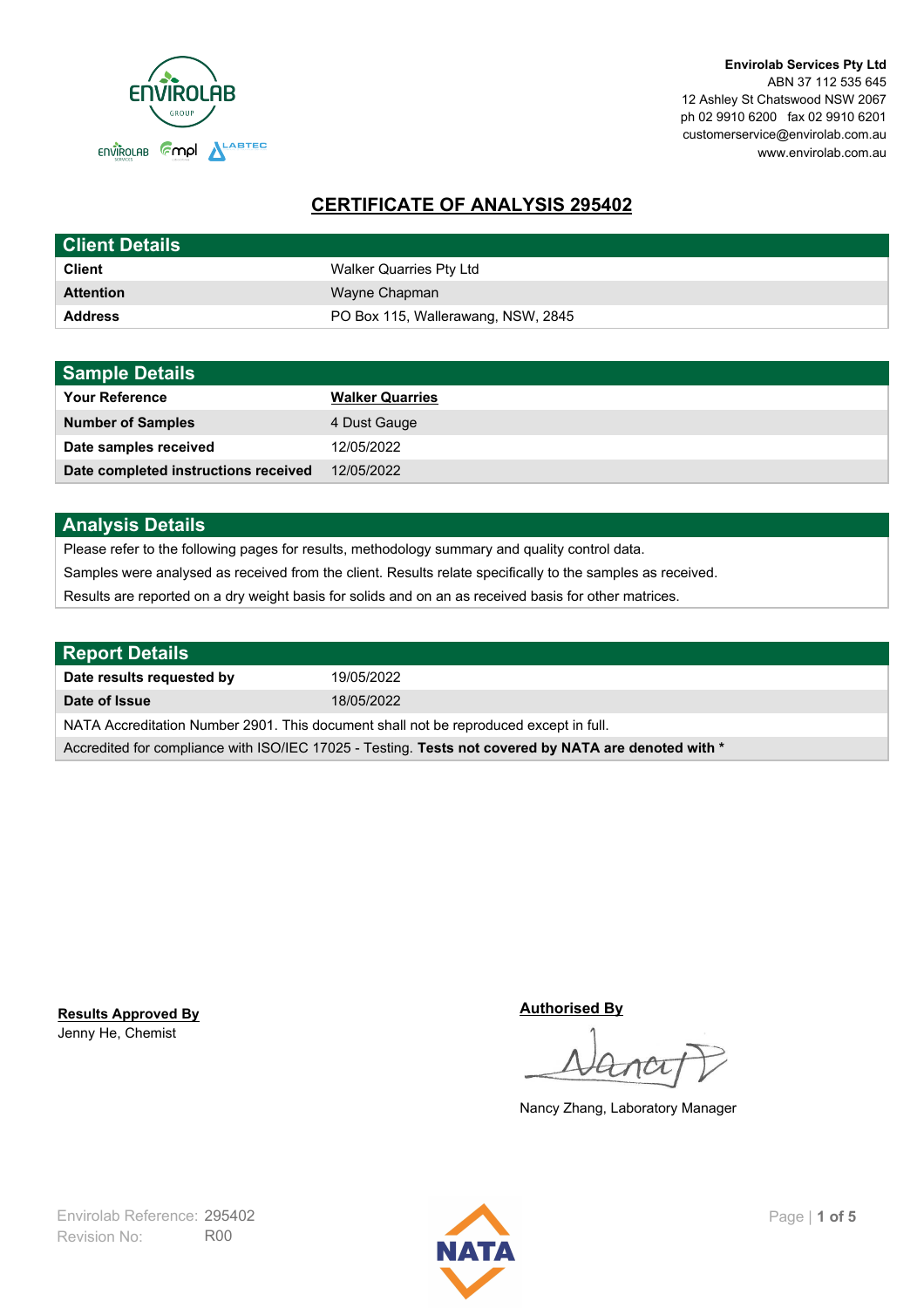| Dust Deposition AS 3580.10.1 |                          |                         |                         |                         |                         |
|------------------------------|--------------------------|-------------------------|-------------------------|-------------------------|-------------------------|
| <b>Our Reference</b>         |                          | 295402-1                | 295402-2                | 295402-3                | 295402-4                |
| <b>Your Reference</b>        | <b>UNITS</b>             | DG <sub>1</sub>         | DG <sub>2</sub>         | DG <sub>3</sub>         | DG4                     |
| Date Sampled                 |                          | 12/4/2022-<br>11/5/2022 | 12/4/2022-<br>11/5/2022 | 12/4/2022-<br>11/5/2022 | 12/4/2022-<br>11/5/2022 |
| Type of sample               |                          | <b>Dust Gauge</b>       | <b>Dust Gauge</b>       | <b>Dust Gauge</b>       | Dust Gauge              |
| Date prepared                | $\overline{\phantom{a}}$ | 13/05/2022              | 13/05/2022              | 13/05/2022              | 13/05/2022              |
| Date analysed                | $\overline{\phantom{a}}$ | 13/05/2022              | 13/05/2022              | 13/05/2022              | 13/05/2022              |
| Dust - No. of Days Collected | $\overline{\phantom{a}}$ | 30                      | 30                      | 30                      | 30                      |
| Insoluble Solids             | g/m <sup>2</sup> /month  | 0.5                     | 1.2                     | 0.4                     | 0.1                     |
| Combustible Matter           | $q/m2$ /month            | < 0.1                   | 0.4                     | 0.1                     | < 0.1                   |
| Ash                          | g/m <sup>2</sup> /month  | 0.4                     | 0.8                     | 0.2                     | < 0.1                   |
| Soluble Matter               | g/m <sup>2</sup> /month  | 1.0                     | 2.9                     | 0.8                     | 0.7                     |
| <b>Total Solids</b>          | g/m <sup>2</sup> /month  | 1.5                     | 4.1                     | 1.2                     | 0.8                     |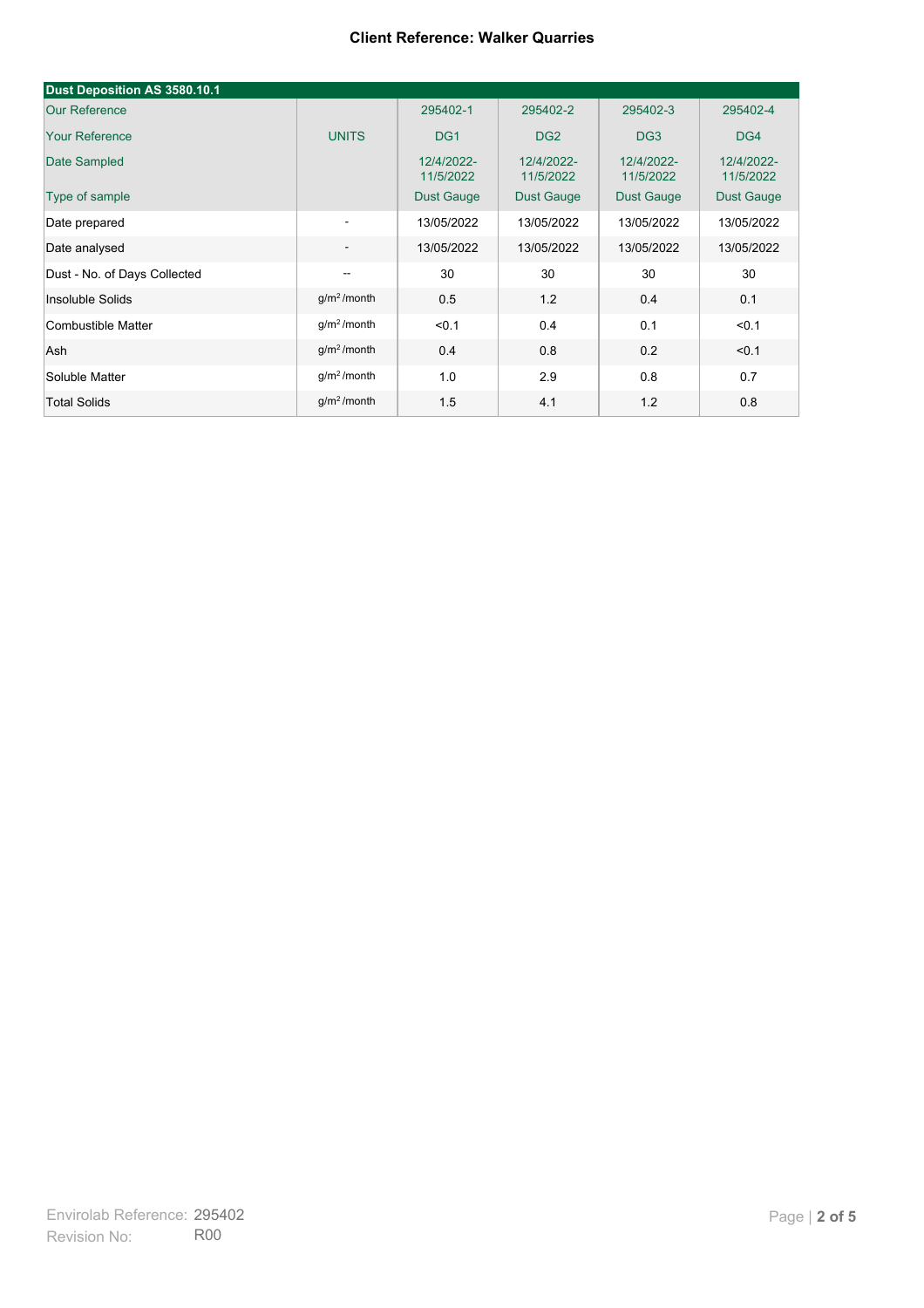| Method ID    | <b>Methodology Summary</b>                                            |
|--------------|-----------------------------------------------------------------------|
| AS 3580.10.1 | <sup>1</sup> Analysis of dust gauges by AS 3580.10.1 (analysis only). |

F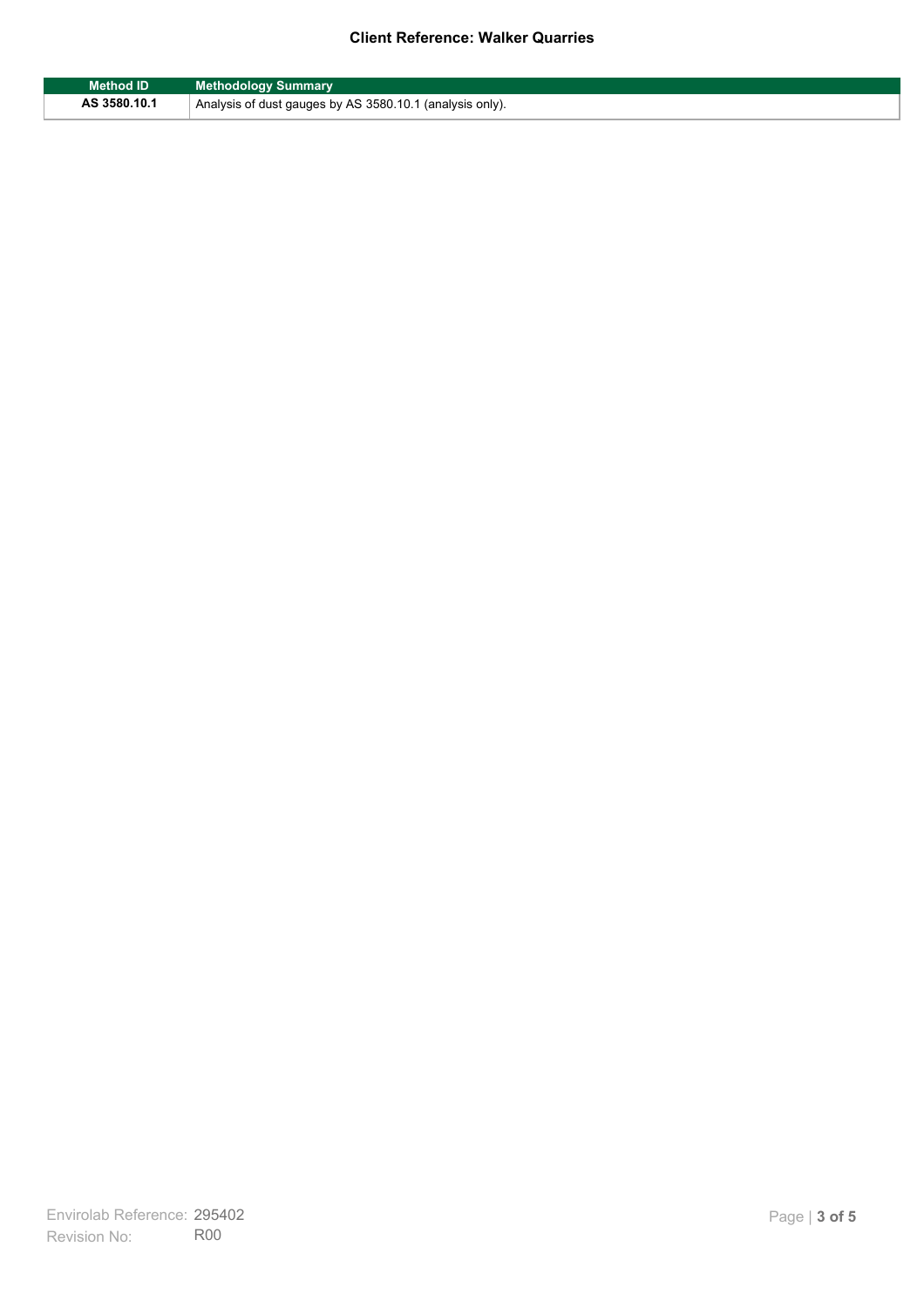| <b>Result Definitions</b> |                                           |
|---------------------------|-------------------------------------------|
| <b>NT</b>                 | Not tested                                |
| <b>NA</b>                 | Test not required                         |
| <b>INS</b>                | Insufficient sample for this test         |
| <b>PQL</b>                | <b>Practical Quantitation Limit</b>       |
| $\prec$                   | Less than                                 |
| $\geq$                    | Greater than                              |
| <b>RPD</b>                | <b>Relative Percent Difference</b>        |
| <b>LCS</b>                | Laboratory Control Sample                 |
| <b>NS</b>                 | Not specified                             |
| <b>NEPM</b>               | National Environmental Protection Measure |
| <b>NR</b>                 | Not Reported                              |